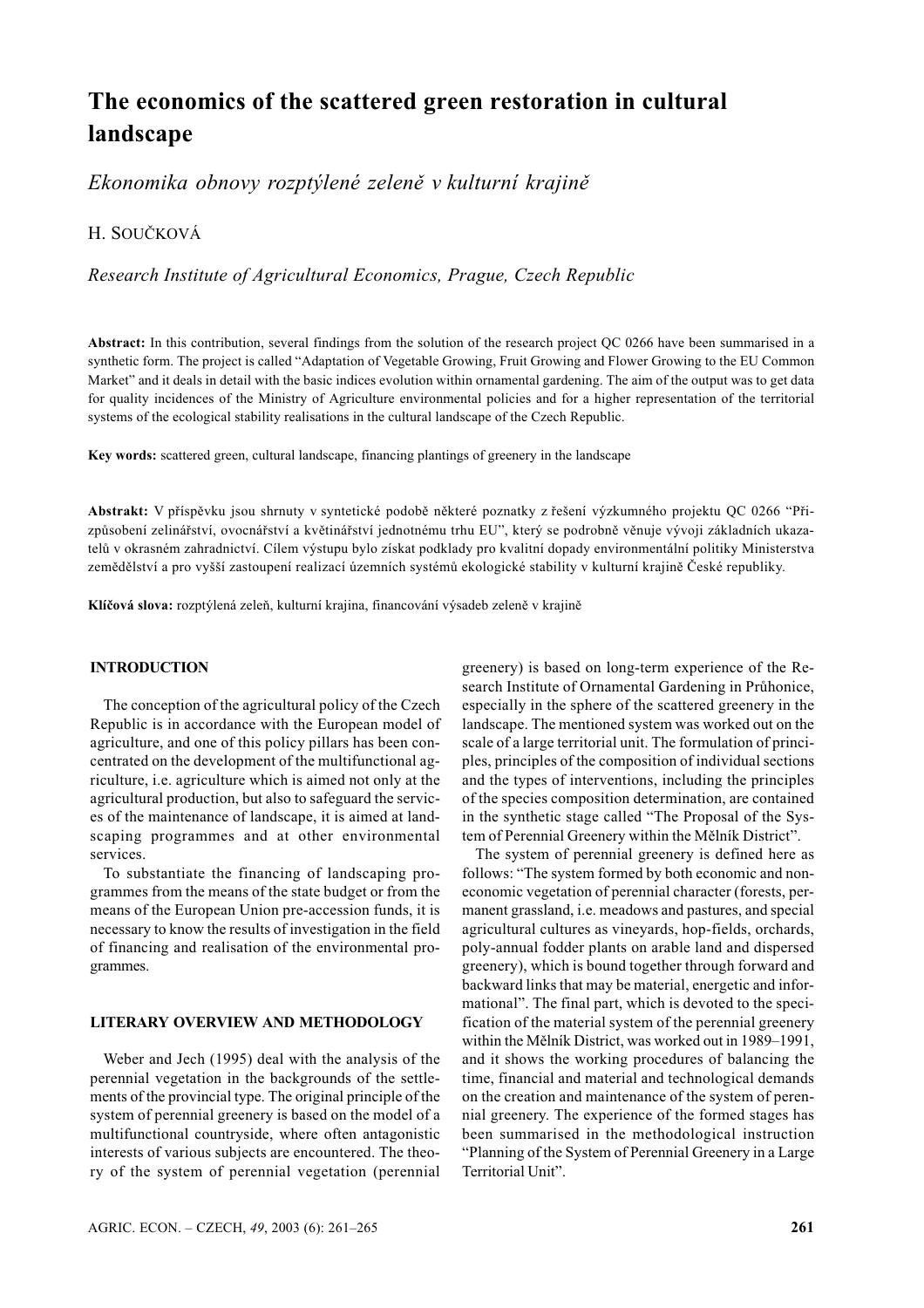The authors Jech and Weber (1995) have worked out the method of inventory of the scattered greenery, its attaching to the geographical informational systems and its exploitation for the following projects and management of the landscape. A database was created, storing the information about the actual state of the scattered greenery. This information was gathered above all by the means of territorial investigation and also from other accessible data. The analysis itself was aimed above all at the elements of perennial greenery regarding the quantity, quality, allocation, space and functional structure, and at the connected biological, social and economic characteristics. In the graphic part, the authors created a system of levels for an easy-to-survey organisation. The levels enable to create new spheres containing new elements with the following thematic blocs: levels 0–9 scattered greenery, levels 10-19 turfs, levels 20-29 forests and waters, levels 30–39 legislative boundaries, levels 40–49 text and data information, levels 50–59 botanical evaluation, levels 60–69 zoological evaluation. In level 1 (scattered green of low value), there are solitaires, solitary groups, regularly arranged lines with both fruit and non-fruit species, irregularly arranged lines, and scattered greenery. In level 2, there is included scattered greenery of medium orchard value, with the graphic differentiation corresponding to level 1. In the third level, there are included the most precious growths and solitaires of the third orchard value, with the graphic differentiation corresponding to levels 1 and 2. Weber et al. (1995) worked out the principles of creating the identical picture of a formation of settlement and that of landscape units in three model territories. In 1997, Weber et al. (1995) concentrated on a project of integrating the landscape planning into the process of complex territorial arrangements. The above-mentioned integration seems to be the most effective way to protect natural resources in the landscape, safeguarding the complex protection and development of biotic, abiotic and aesthetic resources.

The findings achieved since 1987 in the sphere of polyfunctional system of perennial greenery were summarised by Jech (1997). The contribution includes the survey of theoretical and methodical outputs, the informational phase description (information about the wider territory of interest, information about the territory of solution, gathering of elaborated data, terrain exploration), analytical phase description (sorting, evaluation and processing of information), the synthetic phase (elaborating of partial suggestions of function subsystems in the ideal form, optimisation, elaboration of the system of perennial greenery) and the completion phase description (processing of the resulting project into the form of graphic and text outputs), the project description on local scale, and the survey of subsystems of individual functions (biological, ameliorative, isolating, sanitation, cultural, aesthetic, instructive, recreational and productive functions).

When framing the species composition of home woodplants for individual stands within the projects of landscape planning and landscape revitalisation, the phytocenological, system of plant communities of the Czech Republic has been preferred, as far as Dostálek  $(1997)$  mentions.

According to the geo-botanical classification of the vegetation in the Czech Republic, 12 basic vegetative units (types) have been found, in which wood plants with a link to certain stands prevail. According to the stand type and its situation, it is then possible in reverse to choose a suitable composition of autochtonic woodplants.

In the Research Institute of Ornamental Gardening in Průhonice, systems have been worked out how to organise a functional employment of the space of settlement. i.e. how to organise planning of the greenery in the settlements and that of living areas including industrial zones. The landscape as a whole was often left behind.

One of the factors which can contribute to the reducing of landscape devastation is the regenerative capacity of nature, as Neméth (1997) states. He perceives the need to intensify the planning of the landscape as a whole and to accentuate the ecological context of activities in the landscape with the possibility of a larger use of vegetation.

Bulif et al. (1992) deal with balancing the project of the system of perennial greenery. The authors state that projects of perennial greenery system from the economic point of view have been elaborated either in a very marginal manner, or not at all.

The problematics of economics, organisation and management of work connected with the planning of greenery is a theme that has been neglected even in literature. Some partial pieces of recognition can be gathered from the works of Mareček (1975), Bouček et al. (1976) and Bulíř (1984, 1988). Investigation about financial costs connected with establishing the Territorial Systems of Environmental Stability (hereinafter USES) was elaborated in the form of public inquiry in 1999–2000, and inquiries were made within the Czech Republic. Both proposals of gardening firms regarding budgets for restoration of scattered greenery in territorial systems of environmental stability, and realised projects of the scattered greenery restoration in the landscape were pursued.

# **RESULTS AND DISCUSSION**

A sufficient quantity of nursery  $-$  grown young plants in Czech nurseries are the precondition for the restoration of perennial greenery. The nursery production in the period of the pre-war Czechoslovakia was, it must be admitted, scattered into many smaller establishments, but it was incorporated into the European trade structures and the Czech nursery system was counted among the best developed in the pre-war Europe. In 1995, in total 104 organisations were involved in production of nursery output in the Czech Republic, and they produced nursery goods on 517 hectares of growing areas. In this year, 912 workers were involved in production of ornamental nursery products, and the total production vo-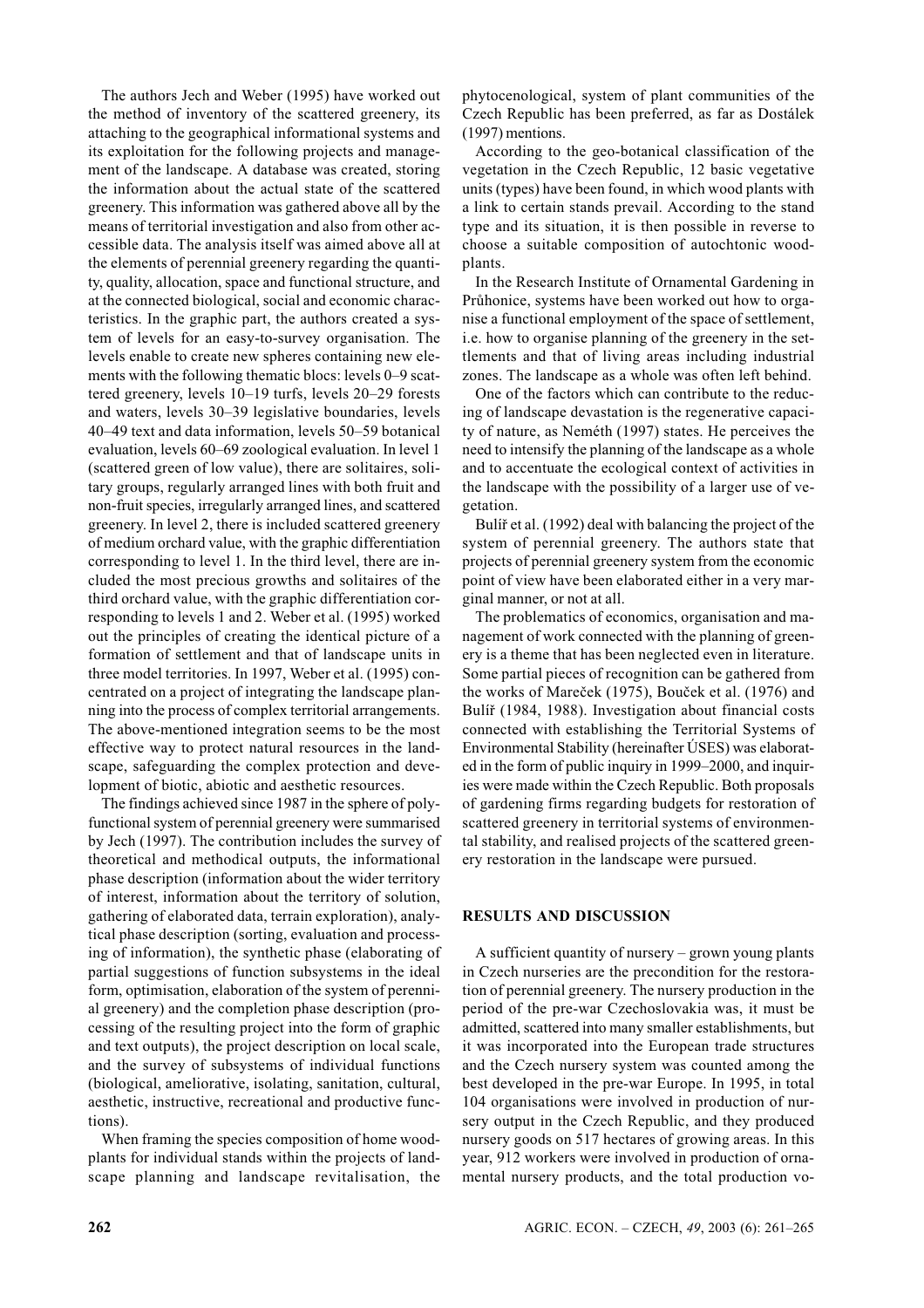#### Table 1. Ornamental nursery in 1976 to 2000

| Index                          | 1976 | 1981 | 1986 | 1993 | 1995 | 1996 | 1997 | 2000 |
|--------------------------------|------|------|------|------|------|------|------|------|
| Number of organizations        | 117  | 114  | 123  | 96   | 104  | 118  | 138  | 154  |
| Number of employees            | 954  | 1094 | 1134 | 960  | 912  | 968  | 1029 | 025  |
| Acreage in ha                  | 645  | 755  | 734  | 410  | 517  | 541  | 626  | 695  |
| Volume of earnings in mil. CZK | 124  | 167  | 57   | 150  | 197  | 223  | 281  | 358  |

Source: Pinc M., Obdržálek J.: Union of Nurserymen of the Czech Republic

Table 2. Essential data about the production basis for nursery products output in the Czech Republic, divided according to district

| <b>District</b> | Number of<br>organizations | Number of<br>employees | Total acreage<br>in ha | The area covered<br>with nursery plants | The acreage for<br>production of wood-<br>plants in containers<br>in ha |
|-----------------|----------------------------|------------------------|------------------------|-----------------------------------------|-------------------------------------------------------------------------|
| Prague          | 8                          | 49.0                   | 59.1                   | 29.9                                    | 2.0                                                                     |
| Middle Bohemia  | 26                         | 225.0                  | 342.8                  | 167.1                                   | 25.8                                                                    |
| West Bohemia    | 11                         | 48.0                   | 56.9                   | 41.9                                    | 7.6                                                                     |
| South Bohemia   | 15                         | 99.4                   | 99.4                   | 66.6                                    | 8.1                                                                     |
| North Bohemia   | 14                         | 57.5                   | 55.1                   | 37.0                                    | 9.6                                                                     |
| East Bohemia    | 11                         | 211.0                  | 234.0                  | 178.8                                   | 15.4                                                                    |
| South Moravia   | 25                         | 142.9                  | 95.1                   | 71.8                                    | 34.3                                                                    |
| North Moravia   | 44                         | 192.1                  | 142.7                  | 101.9                                   | 20.4                                                                    |
| Total           | 154                        | 1 0 2 4 .9             | 1 0 8 5 .1             | 695.0                                   | 123.2                                                                   |

Source: Pinc M., Obdržálek J.: Union of Nurserymen of the Czech Republic

lume reached 197 million CZK. In 1995, in total 3.15 million pieces of shedding and evergreen shrubs were produced, 0.46 million pieces of leafy trees, 0.18 million pieces of creeping, rambling and trailing wood-plants, 0.43 million pieces of heather plants (Ericaceae), 1.95 million pieces of needle trees, 0.51 million pieces of roses and 0.81 million pieces of perennials and rock plants.

In spite of the growing trend of nursery output production, the actual amount of nursery production is insufficient. In 1996, the total amount of import reached 95.2 million CZK while the amount of export only reached 26.1 million CZK. As stated in more details in the Tables 1 and 2, the nursery production in the Czech Republic has raised from the bottom since 1993, and from the economic point of view, it is a stabilising element within the nonfood use of agricultural land. In accordance with the Act No. 114/92, Coll. about the protection of nature and landscape, home (autochthon) species have been planted into the cultural landscape. The survey of home wood-plants, with which nursery firms work during realisation of territorial systems of ecological stability, i.e. bio-centres and bio-corridors, is shown in the annex. The success in restoration of scattered greenery in the cultural landscape is given not only by the suitable choice of home woodplants, but especially by the choice of suitable species for the optimal stand conditions.

Elaboration of the bonity system of agricultural soils, represented by the Main Soil Unit (hereinafter HPJ), into the choice of trees and shrubs, dominant, admixed and scattered wood -plants was done in the Research Institute of Agricultural Economics (VÚZE) final thesis, Součková (1998).

# **ECONOMICS AND FINANCING OF THE SYSTEMS OF PERENNIAL GREENERY**

For financial budgets of the territorial systems of environmental stability, the price calculations regarding realisation of the projected bio-corridors and bio-centres are the starting point. Investigation of costs was done within nurseries and gardening firms from the Middle and North Bohemia in the years 1999-2000. The smallest width for a bio-corridor, for instance along waterways, is considered to be 15 m. In the case of bio-centres, square areas are considered, and the normative calculation is set per 1 hectare of the realised area. The medium price of founding 1 hectare of bio-centre or that of bio-corridor reaches from 150 to 500 thousand CZK (the prices are that of the year 1999). A lower financial amount (up to 150 000 CZK) is needed to found a bio-centre, when only a meadow growth of flowering meadows is considered. If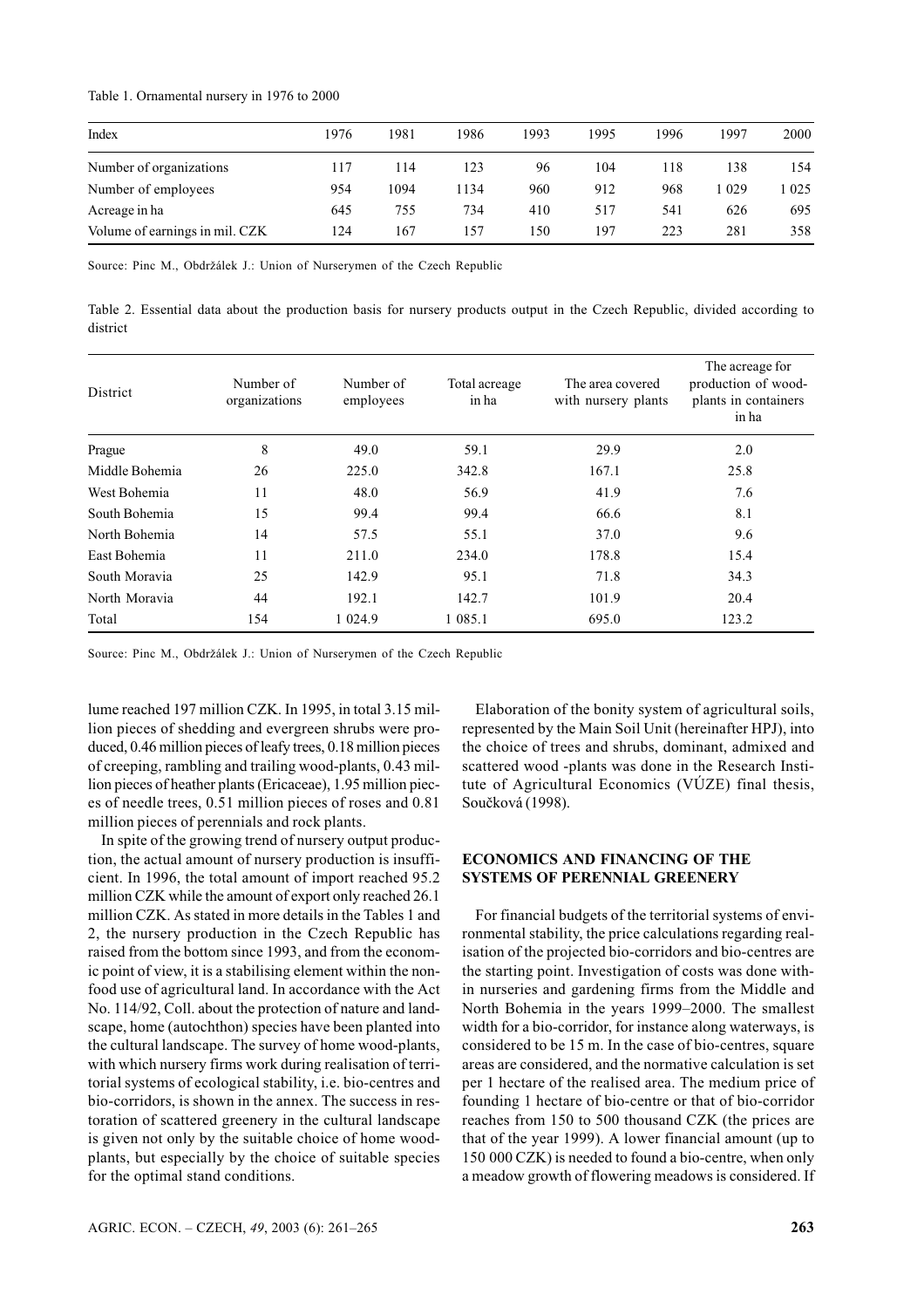bio-corridors or bio-centres with a shrub belt and high greenery are founded, financial expenses for the foundation are about 500 000 per 1 hectare. The price level depends on the quality of the planting material. Lower expenses are reached when planting cuttings and higher expenses are for the bio-centres, where trees with root balls are planted.

Financial contributions granted for territorial systems of environmental stability should be tied to the control of the greenery care in the second and third year after plantation.

# FINANCING THE SCATTERED GREENERY IN THE LANDSCAPE

You may know best the trends of landscaping theories, you may know best how to assess the water conditions in the countryside, you may have the aesthetic feeling and creative sense for the location of scattered greenery in the landscape  $-$  all this is but of a little advantage to vou if you do not posses the financial means for realisation of the territorial systems of environmental stability.

As regards agriculture, one has first remember the disastrous landscape activities of the past  $era$  – the often negative effects of plots connecting, the impact of intensification on soil erosion, unsuited amelioration projects connected with land draining, straightening of water flows. On the other hand, it is not possible to damn every effort connected with amelioration, improving soil quality and fertility.

It is necessary to mention the individual programmes of the Support and Guarantee Farm and Forestry Fund (PGRLF) and their effects onto the landscape. For creating the Czech landscape, there could especially be utilised the programme ZEMEDELEC (Farmer), aimed at supporting the access to credits for environmental investments, erosion prevention measures, protection of soil against pollution by infiltration. Subsidies according to governmental decree (No. 344/1999 Coll. and No. 505/ 2000 Coll.) are introduced to establishing of territorial system of ecological stability and dredging ponds, forestation and astablishing fasr growing wood species and grassing. It is necessary to stress the importance of the benefits from the Support and Guarantee Farm and Forestry Fund programmes with those agricultural subjects, whose incomes from the agricultural primary production and/or from forestry activities form more than 50% of the total income.

It also has to be emphasised that the applicant for any type of benefit from the Support and Guarantee Farm and Forestry Fund, fulfilling other legal obligations, is obliged also to have adjusted his/her justified property claims, i.e. restitution and transformation claims of the entitled nersons.

More details about subsidy programmes for the relevant year and also the information brochure of the Support and Guarantee Farm and Forestry Fund can be found at any Regional Agency of the Ministry of Agriculture CR.

The Ministry for Regional Development influences the state of our settlements and that of the countryside by the means of the Programme for Country Restoration. The municipality the application of which for listing in the Programme for Country Restoration has already been dealt with by the relevant District Authority may act as an applicant. The subsidy titles concern the following activities: restoration and maintenance of country structures and civil equipment, complex arrangements of public areas, restoration and establishing of the public greenery-, reconstruction of local roads, building of ways for cyclists and pedestrians, reconstruction and setting up of public illumination. Furthermore, subsidies for elaboration of urbanistic plans and urbanistic studies have been granted, but it is also integrated projects of countryside micro-regions and projects to develop infrastructure that shall be supported.

As to the departments of the Ministry of Environment, the updated Directive of the Ministry of Environment of the Czech Republic about granting of financial means from the State Environmental Fund for each year is also of great interest regarding the matter in question.

This Directive is consistent with the Act No. 388/1991. Coll, about the State Environmental Fund, and the activities related with cleanness of waters and air protection and those related with nature and landscape have been emphasised within the activity of the State Environmental Fund.

Since in the countryside and its creation, there are encountered the interests of many resorts, what might lead to conflicts, the necessity of mutual meetings comes into existence with the aim to serve the environment we live in. It is always necessary to pay proper attention to the recommended choice of autochthon wood-plants. The elaboration of the project of scattered greenery, the realisation of bio-centres and bio-corridors should be entrusted to the carefully chosen experts care. There should be observed the generally valid principle: to choose domestic wood-plants for optimal stand conditions.

# **REFERENCES**

- Bulíř P., Jech D., Weber M. (1992): Balancing the system of perennial green in a large territorial unit. Acta Průhoniciana,  $60:29 - 52.$
- Bulíř P. et al. (1991): Specification of Material System of Perennial Green within a District. Final Report of the Research and Breeding Institute of Ornamental Gardening Průhonice.
- Dostálek J. (1997): Phytocenological system as a basis for setting the composition of wood-plants within landscape planning. In: Collected Volume 70 Years of Gardening Research at Průhonice, pp. 203-210.
- Jech D. (1997): Perennial Green in the Landscape. In: Collected Volume 70 Years of Gardening Research at Průhonice, pp. 188-202.
- Jech D., Weber M. (1995): Perennial Vegetation System Analysis in the Country Back Home of Settlements of the Provincial Type. Acta Průhoniciana, 62: 15-29.